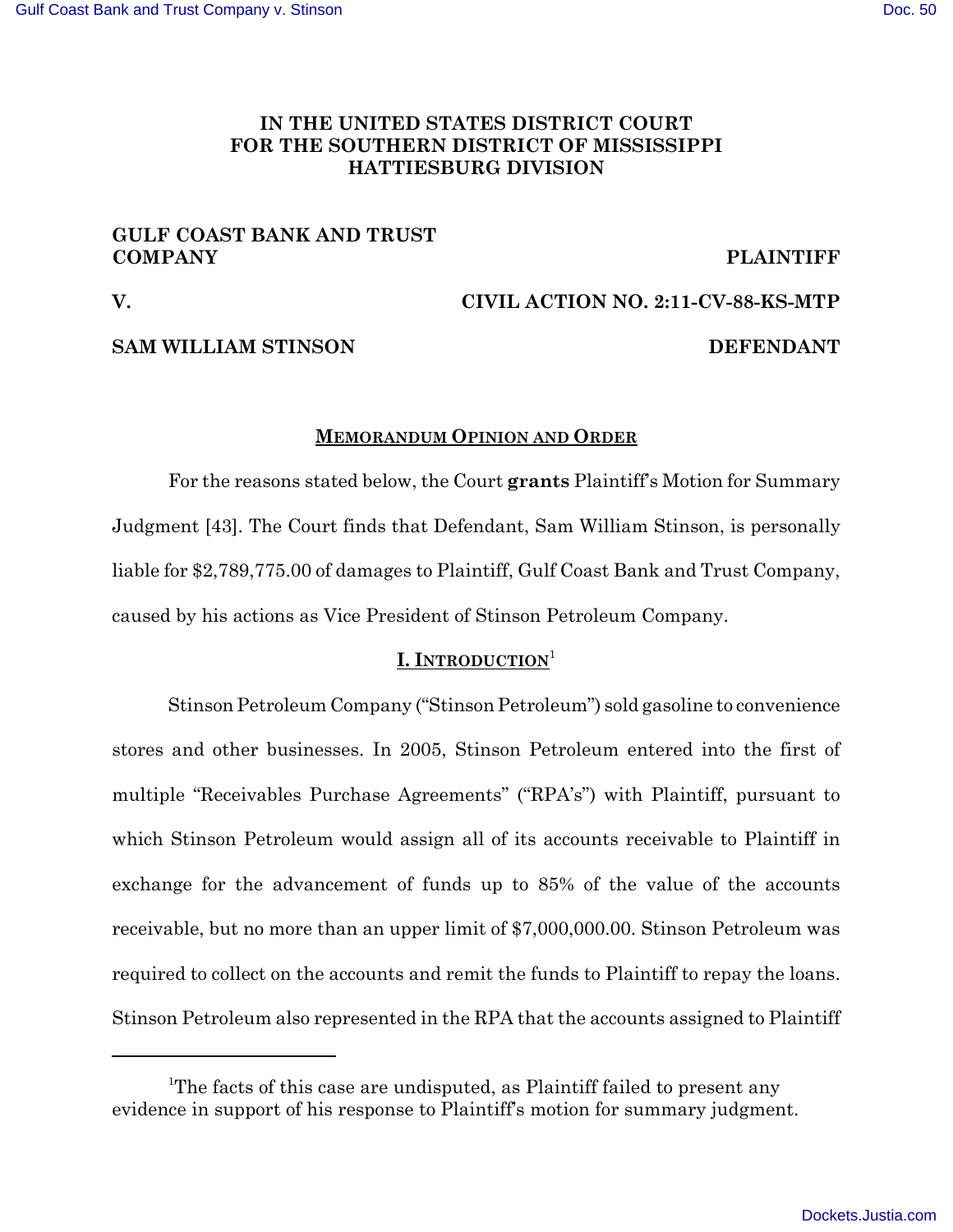were "bona fide existing obligations created by the sale and delivery of goods or the rendition of services in the ordinary course of Stinson Petroleum's business," and that they were "unconditionally owed and will be paid to [Plaintiff] without defense, disputes, offsets, counterclaims, or rights of return or cancellation."

During the term of each RPA, Stinson Petroleum – through Defendant, its Vice President – sent Plaintiff a monthly statement of the accounts receivable assigned to Plaintiff. The statements reported the current account balance for each Stinson Petroleum customer and certain payment history information. These statements determined the amount of credit available to Stinson Petroleum. Each one included the following representation, signed by Defendant: "The undersigned, for value received, hereby sells, assigns, transfers and sets over to Gulf Coast Business Credit, all invoices, in accordance with the terms and conditions recited in certain Receivables Agreement executed by the undersigned with Gulf Coast Business Credit. Further that all materials have been delivered and all services performed as represented on the above listed invoices, and that there are no existing offsets."

On August 4, 2009, Stinson Petroleum filed a Voluntary Petition for Chapter 11 bankruptcy in the United States Bankruptcy Court for the Southern District of Mississippi. The Bankruptcy Court appointed a neutral third party analyst to review Stinson Petroleum's financial information and identify payments made to Plaintiff by Stinson Petroleum from pre-petition receivables collected after the petition had been filed. On August 20 and 31, 2009, Defendant presented the analyst, Gary Aldridge, with accounts receivable reports, representing that they were Stinson Petroleum's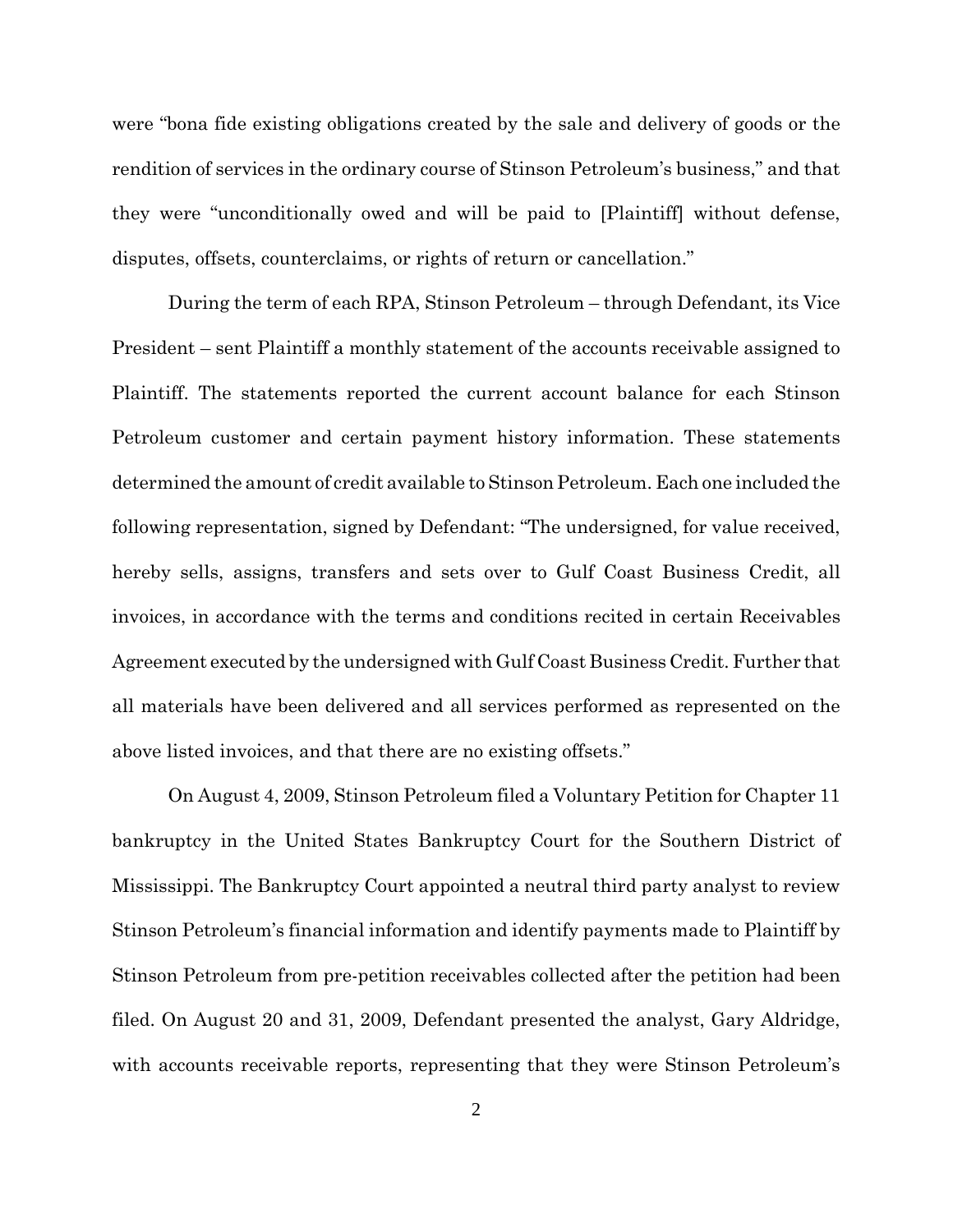then-current accounts receivable. Aldridge's analysis of the accounts revealed that the monthly statements sent to Plaintiff had higher accounts receivable balances than the monthly statements Defendant provided him pursuant to the Bankruptcy Court's order.

On December 16, 2009, the Bankruptcy Court converted Stinson Petroleum's Chapter 11 case into a Chapter 7 liquidation. Stinson Petroleum then provided the Trustee with copies of its monthly accounts receivable reports for the year prior to the filing of their petition. These reports – like the ones provided to Aldridge – revealed lower accounts receivable balances than the monthly statements that had been provided to Plaintiff pursuant to the RPA.

Over a six-month period, from January 2009 to June 2009, Stinson Petroleum had overstated its new accounts receivable by \$27,343,521.74. As a result of these misrepresentations, Plaintiff advanced \$5,617,759.85 to Stinson Petroleum that it would not have advanced if the monthly statements were accurate. The final monthly statement submitted to Plaintiff on July 27, 2009, included a representation that Stinson Petroleum's accounts receivable totaled \$7,746,472.00. Based on this figure, the total funds available were represented to be \$5,937,687.00 – approximately 76.65% of the total reported accounts receivable. The actual accounts receivable was \$4,106,864.00. Assuming the same proportion of available funds, the overstatement of accounts receivable in the final monthly statement resulted in an advancement of \$2,789,775.00 under the RPA that would not have been advanced if the monthly statement were accurate. On November 30, 2009, Plaintiff filed a proof of claim in the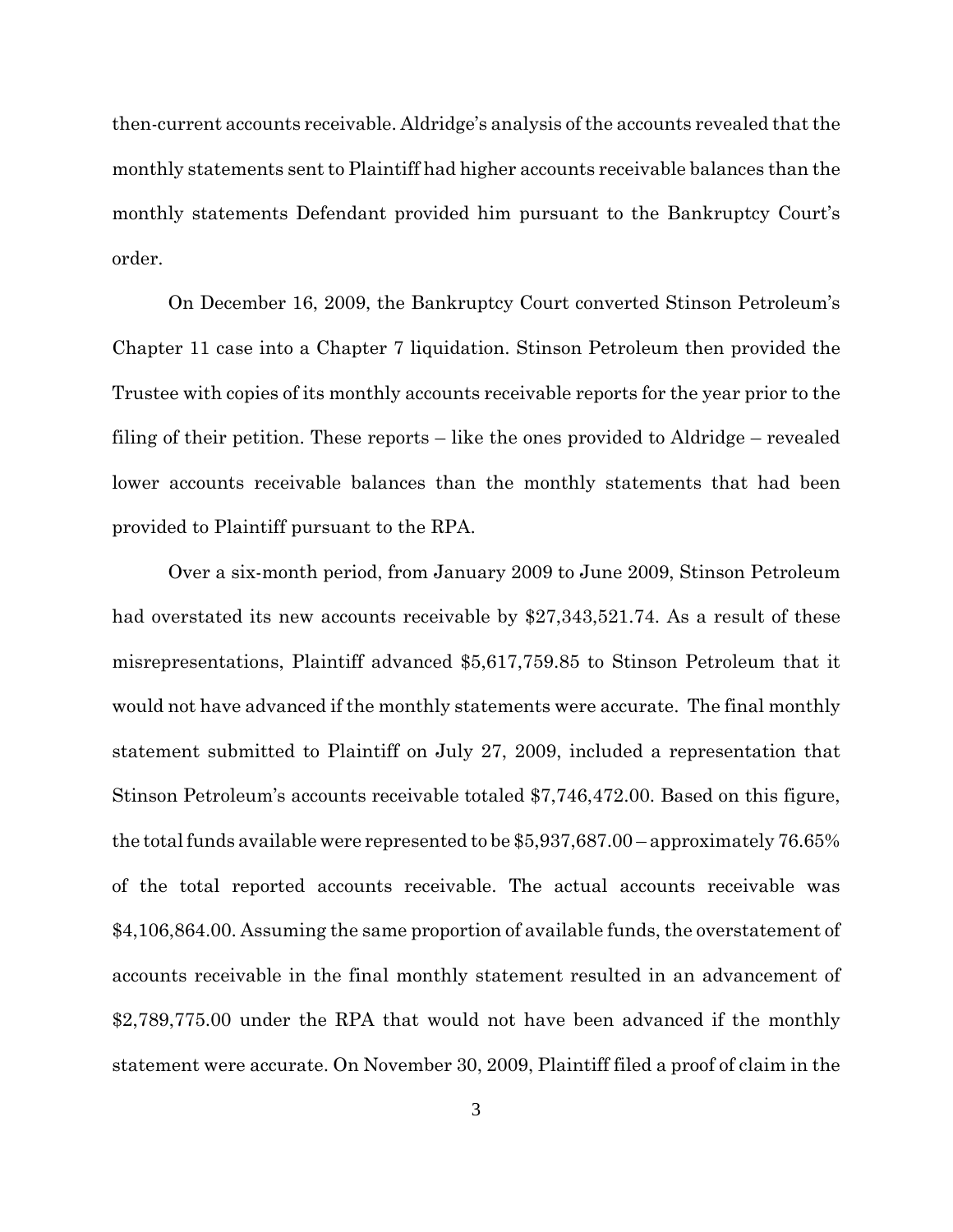bankruptcy proceeding, reflecting an outstanding balance of \$4,283,815.00 under the RPA.

In the present action, Plaintiff asserted claims of fraud and negligent misrepresentation against Defendant, Sam William Stinson. At all relevant times, Defendant was the Vice President of Stinson Petroleum. Plaintiff requests actual damages in the amount of \$2,789,775.00. The Court now considers Plaintiff's Motion for Summary Judgment [43].

### **II. DISCUSSION**

Rule 56 allows a party to "move for summary judgment, identifying each claim . . . on which summary judgment is sought. The Court shall grant summary judgment if the movant shows that there is no genuine dispute as to any material fact and the movant is entitled to judgment as a matter of law." FED.R.CIV.P. 56(a); *see also Sierra Club, Inc. v. Sandy Creek Energy Assocs., L.P.*, 627 F.3d 134, 138 (5th Cir. 2010). "An issue is material if its resolution could affect the outcome of the action." *Sierra Club, Inc.*, 627 F.3d at 138. "An issue is 'genuine' if the evidence is sufficient for a reasonable jury to return a verdict for the nonmoving party." *Cuadra*, 626 F.3d at 812. "The mere existence of *some* alleged factual dispute between the parties will not defeat an otherwise properly supported motion for summary judgment," and "the mere existence of a scintilla of evidence" is likewise insufficient. *State Farm Life Ins. Co. v. Gutterman*, 896 F.2d 116, 118 (5th Cir. 1990).

The Court is not permitted to make credibility determinations or weigh the evidence. *Deville v. Marcantel*, 567 F.3d 156, 164 (5th Cir. 2009). When deciding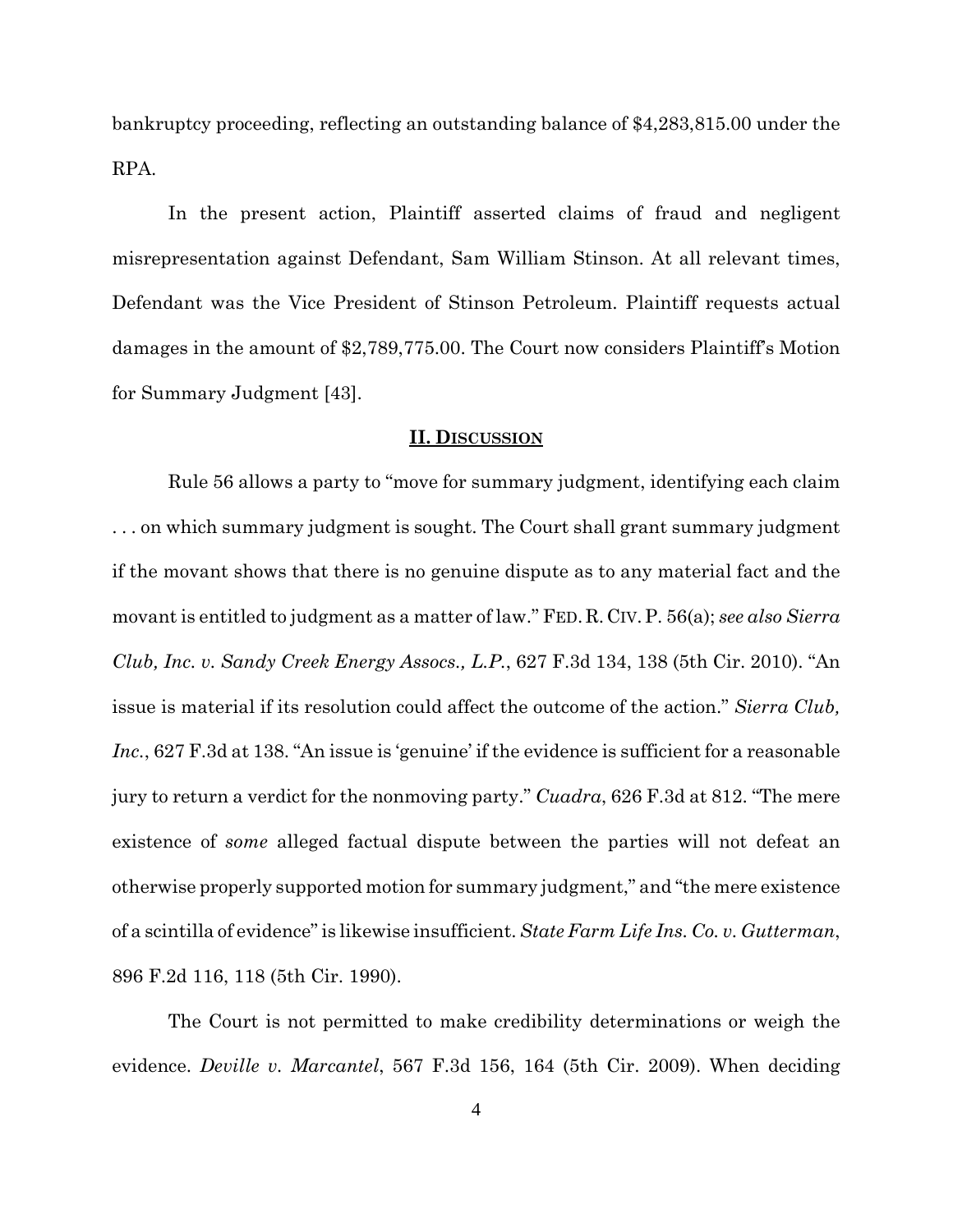whether a genuine fact issue exists, "the court must view the facts and the inference to be drawn therefrom in the light most favorable to the nonmoving party." *Sierra Club, Inc.*, 627 F.3d at 138. However, "[c]onclusional allegations and denials, speculation, improbable inferences, unsubstantiated assertions, and legalistic argumentation do not adequately substitute for specific facts showing a genuine issue for trial." *Oliver v. Scott*, 276 F.3d 736, 744 (5th Cir. 2002).

#### *A. Fraud*

To establish a claim of fraud, Plaintiff must establish the following elements by clear and convincing evidence: "(1) a representation; (2) its falsity; (3) its materiality; (4) the speaker's knowledge of its falsity or ignorance of the truth; (5) his intent that it should be acted on by the hearer and in the manner reasonably contemplated; (6) the hearer's ignorance of its falsity; (7) his reliance on its truth; (8) his right to rely thereon; and (9) his consequent and proximate injury." *Hobbs Auto., Inc. v. Dorsey*, 914 So. 2d 148, 152 (Miss. 2005); *see also Trim v. Trim*, 33 So. 3d 471, 478 (Miss. 2010).

## *1. A Representation*

Defendant, in his role as an officer of Stinson Petroleum, submitted the monthly accounts receivable statements described above [43-4, 43-5]. According to the RPA, the accounts receivable were "bona fide existing obligations created by the sale and delivery of goods or the rendition of services in the ordinary course of Stinson Peteroleum's business," and that they were "unconditionally owed and will be paid to [Plaintiff] without defense, disputes, offsets, counterclaims, or rights of return or cancellation." Defendant signed the monthly accounts receivable statements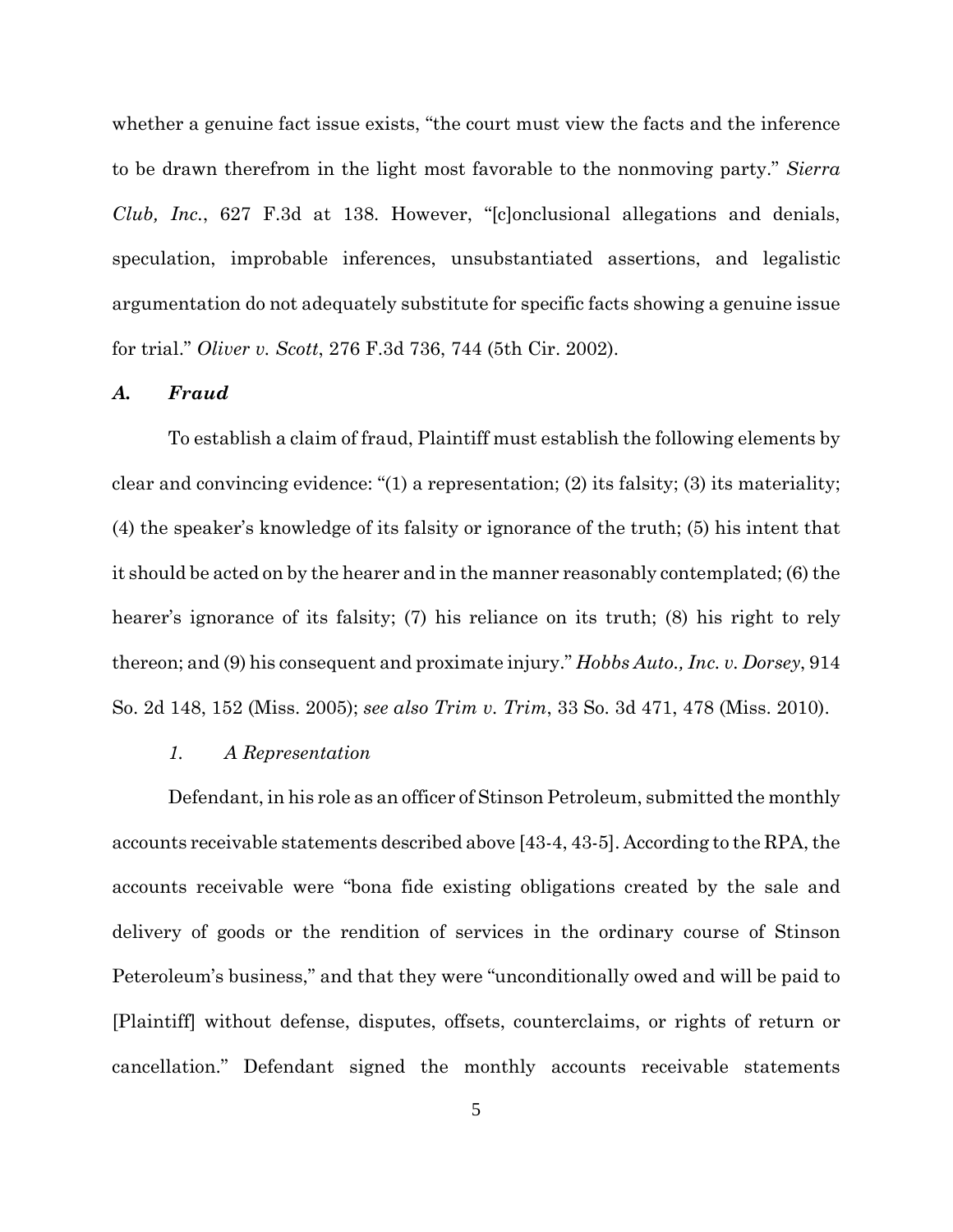themselves, representing that the statements were "[i]n accordance with the terms and conditions" of the RPA's, and that "all materials [had] been delivered and all services performed as represented" therein. Accordingly, Plaintiff has provided undisputed, clear and convincing evidence that Defendant made certain representations on behalf of Stinson Petroleum.

#### *2. Falsity*

Gary Aldridge, a neutral third party analyst appointed by the Bankruptcy Court, testified [43-10] that Defendant gave him a set of accounts receivable reports [43-11] and told him he "needed to use" them for his report to the Bankruptcy Court. After investigation, Aldridge discovered that Stinson Petroleum's actual accounts receivable were significantly less than what Defendant had represented them to be in the monthly statements submitted to Plaintiff [43-4, 43-5]. Accordingly, Plaintiff has provided undisputed, clear and convincing evidence that the monthly accounts receivable statements submitted to it by Defendant were false.

# *3. Materiality*

The RPA [43-2] provided that the maximum amount of advances shall be \$7,000,000.00 or 85% of the total assigned accounts receivable. Plaintiff also presented an affidavit [43-3] from Wade Hladky, Senior Vice President of Plaintiff, which provides the same. Therefore, the amount of Stinson Petroleum's accounts receivable determined the amount of funds Plaintiff would advance under the RPA. Accordingly, Plaintiff has provided undisputed, clear and convincing evidence that the monthly accounts receivable statements submitted to it by Defendant were material.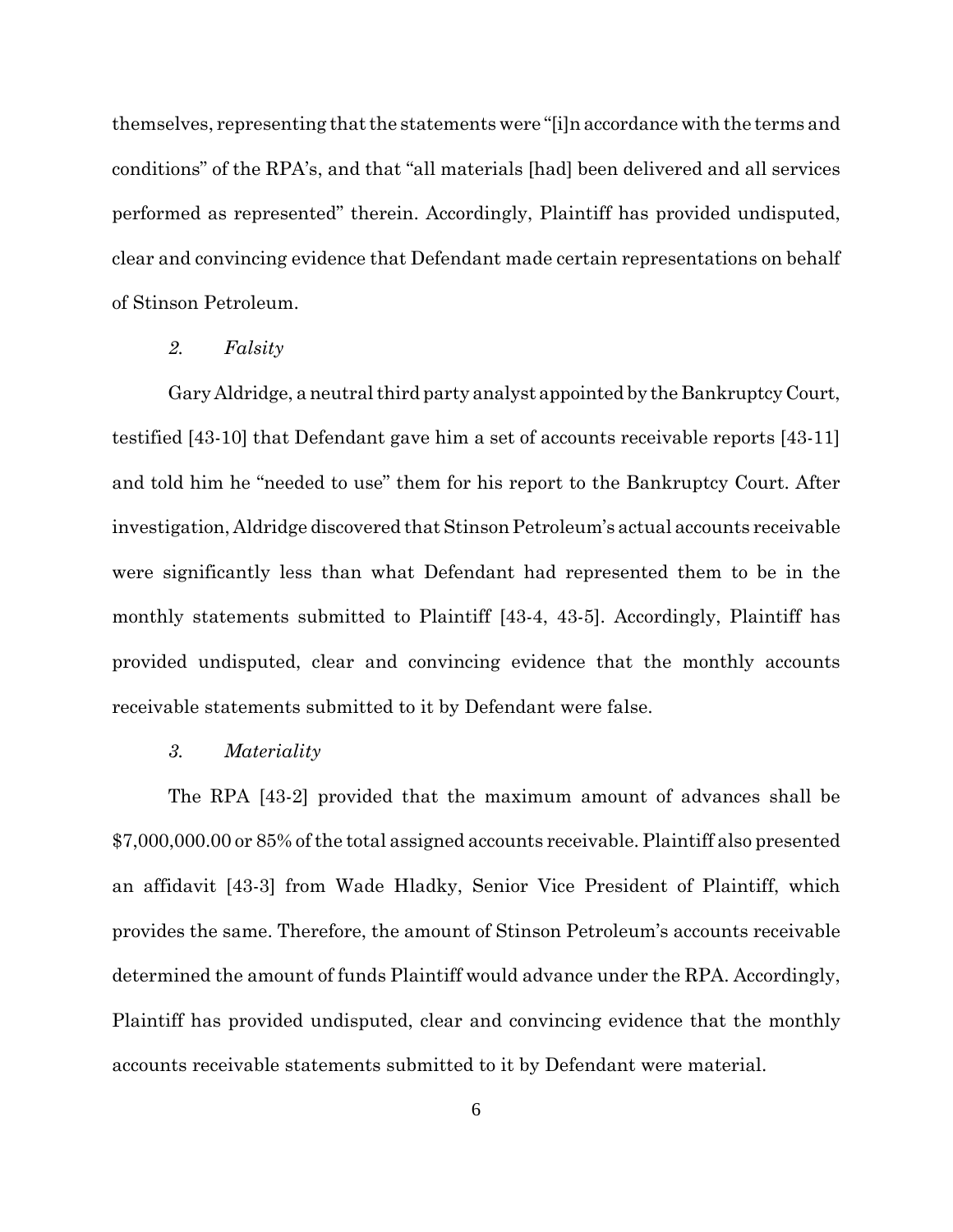## *4. The Speaker's Knowledge*

Aldridge testified [43-10] that during a meeting with the unsecured creditors' committee during Stinson Petroleum's bankruptcy proceeding, he asked Defendant why there was a discrepancy between the accounts receivable balances submitted to him and the ones submitted to Plaintiff. According to Aldridge, Defendant replied that "those numbers that he submitted really didn't mean anything. They were numbers that he put on there in order to get the loan funds he needed to keep the business going." During his deposition in this case [43-1], Defendant denied that he made this statement. However, he acknowledged that he had previously testified under oath – in a previous lawsuit stemming from the same events – that he did, in fact, admit that the numbers on the monthly accounts receivable statements were meaningless, that they were just a means of getting money from Plaintiff.

Defendant provided no explanation for his inconsistent testimony, and he avoided further questioning on the matter by asserting his Fifth Amendment right to be free from self-incrimination. Regardless, a party may not create a genuine dispute of material fact by contradicting his own prior testimony. *Holtzclaw v. DSC Communs. Corp.*, 255 F.3d 254, 259 (5th Cir. 2001); *Doe v. Dallas Indep. Sch. Dist.*, 220 F.3d 380, 386 (5th Cir. 2000). Therefore, the Court shall disregard Defendant's denial that he admitted having submitted false monthly statements to Plaintiff in order to obtain financing.

Indeed, Defendant declined to answer a substantial number of the questions submitted to him during his deposition, citing his Fifth Amendment rights. Among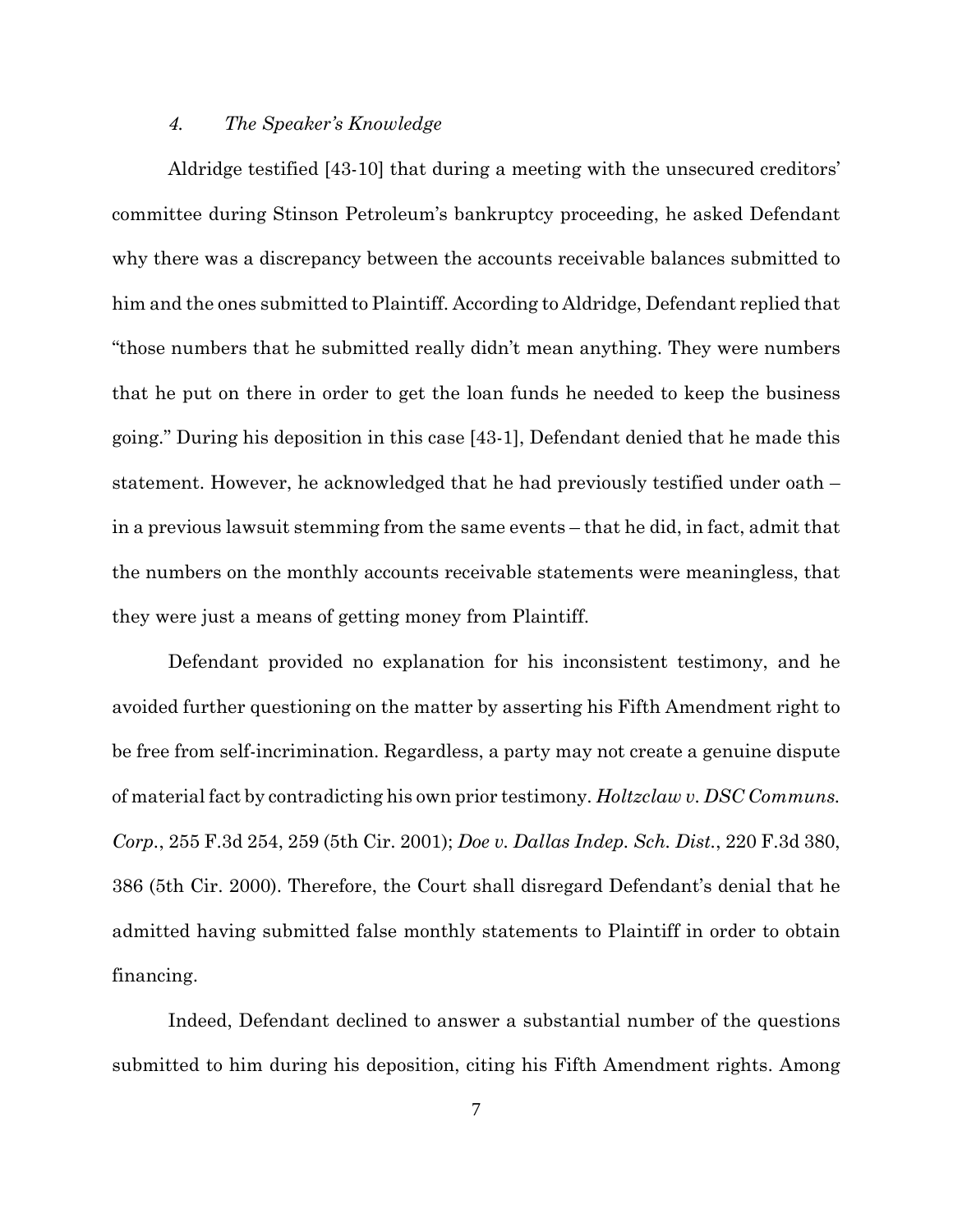them was an inquiry as to whether he knew that the information contained in the monthly statements was false. The Court may – and shall – draw an adverse inference from a party's assertion of the Fifth Amendment right to be free from selfincrimination. *Gutterman*, 896 F.2d at 119.<sup>2</sup> This inference, when combined with Aldridge's testimony, leads to the conclusion that Plaintiff has presented undisputed, clear and convincing evidence that Defendant knew that the figures he provided to Plaintiff in the monthly statements were false.

### *5. The Speaker's Intent*

As noted above, Aldridge testified that Defendant admitted that he provided inflated figures so that he could obtain more funds.<sup>3</sup> When asked whether he intended for Plaintiff to act upon the information contained in the monthly statements, he asserted his Fifth Amendment rights. The Court will draw an adverse inference from his refusal to answer the question. *See Gutterman*, 896 F.2d at 119. This inference, when combined with Aldridge's testimony, leads to the conclusion that Plaintiff presented undisputed, clear and convincing evidence that Defendant intended for Plaintiff to act upon the monthly statements by advancing additional funds.

<sup>2</sup>The value of such an inference is limited, though, as "a party seeking summary judgment can not rest solely on the other party's exercise of her fifth amendment rights." *Id.* at 119 n. 3. But Plaintiff presented independent evidence in support of its motion. Therefore, granting summary judgment in this case would not "unduly penalize the employment of the" Fifth Amendment privilege. *Id.*

<sup>&</sup>lt;sup>3</sup>Again, Defendant now denies having made such an admission, despite his previous testimony to the contrary. The Court will disregard his denial. *See Holtzclaw*, 255 F.3d at 259; *Doe*, 220 F.3d at 386.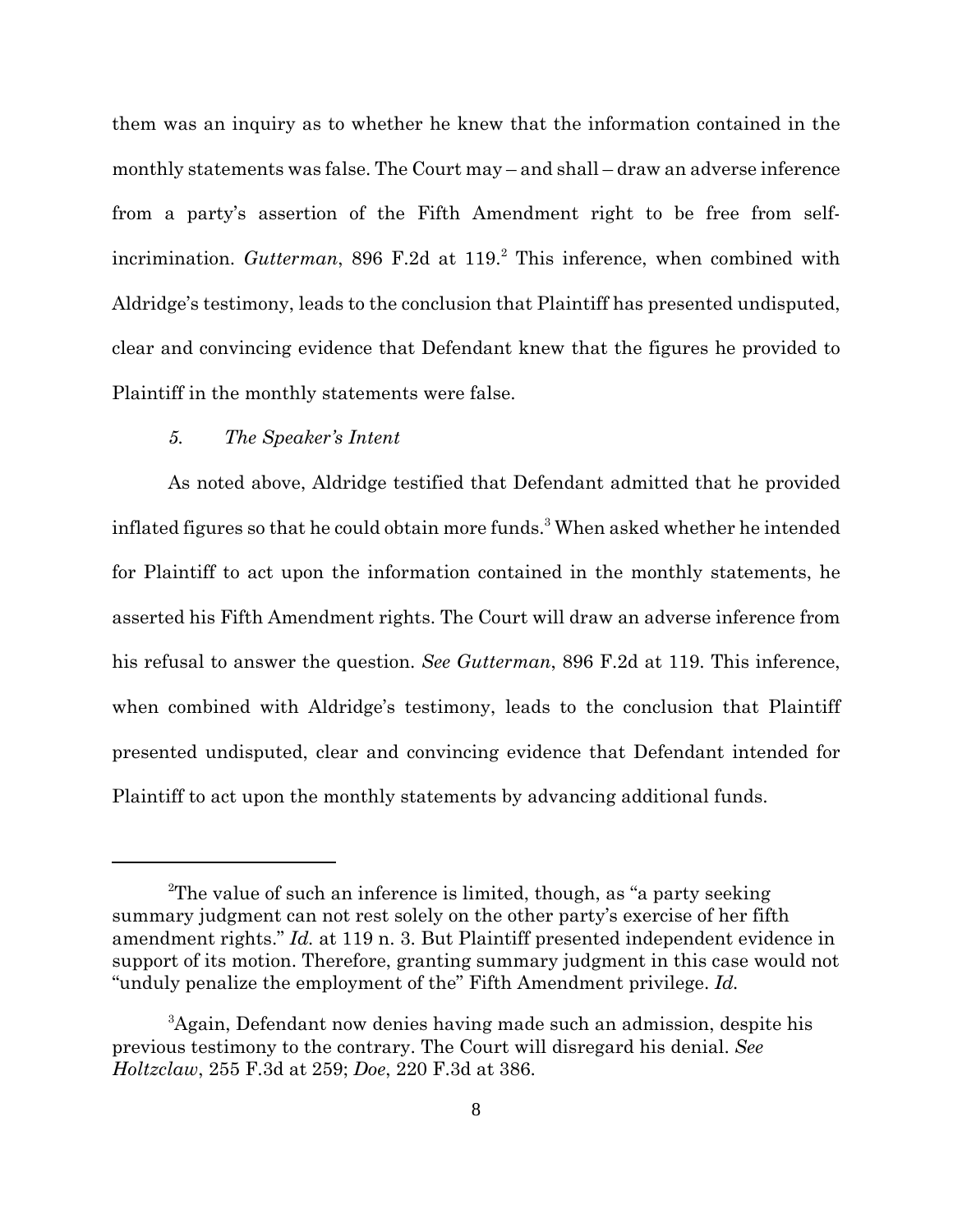### *6. The Hearer's Ignorance*

Wade Hladky, Senior Vice President of Plaintiff, testified by affidavit that Plaintiff was unaware that the representations contained in Stinson Petroleum's monthly accounts receivable statements were false. Defendant has not presented any evidence to dispute this testimony. Therefore, the Court concludes that Plaintiff presented clear and convincing evidence that it was ignorant of the falsity of the figures provided by Defendant in the monthly statements.

# *7. The Hearer's Reliance*

Hladky also testified that Plaintiff relied upon the representations provided in the monthly statements. Defendant has not presented any evidence to contradict this testimony. Therefore, the Court concludes that Plaintiff presented clear and convincing evidence that Plaintiff relied upon the misrepresentations in the monthly statements submitted by Defendant.

# *8. The Hearer's Right to Rely*

The RPA [1-1] required Stinson Petroleum to submit monthly financial statements detailing the company's receivables during that time period. The amount of financing extended to Stinson Petroleum depended upon the amount of the receivables assigned to it under the RPA. Accordingly, the Court finds that Plaintiff presented clear and convincing evidence that it had a right to rely on the financial statements.<sup>4</sup>

<sup>4</sup>Defendant argues that Plaintiff allowed Stinson Petroleum to operate outside the guidelines of the RPA, disregarding the integrity of their own lending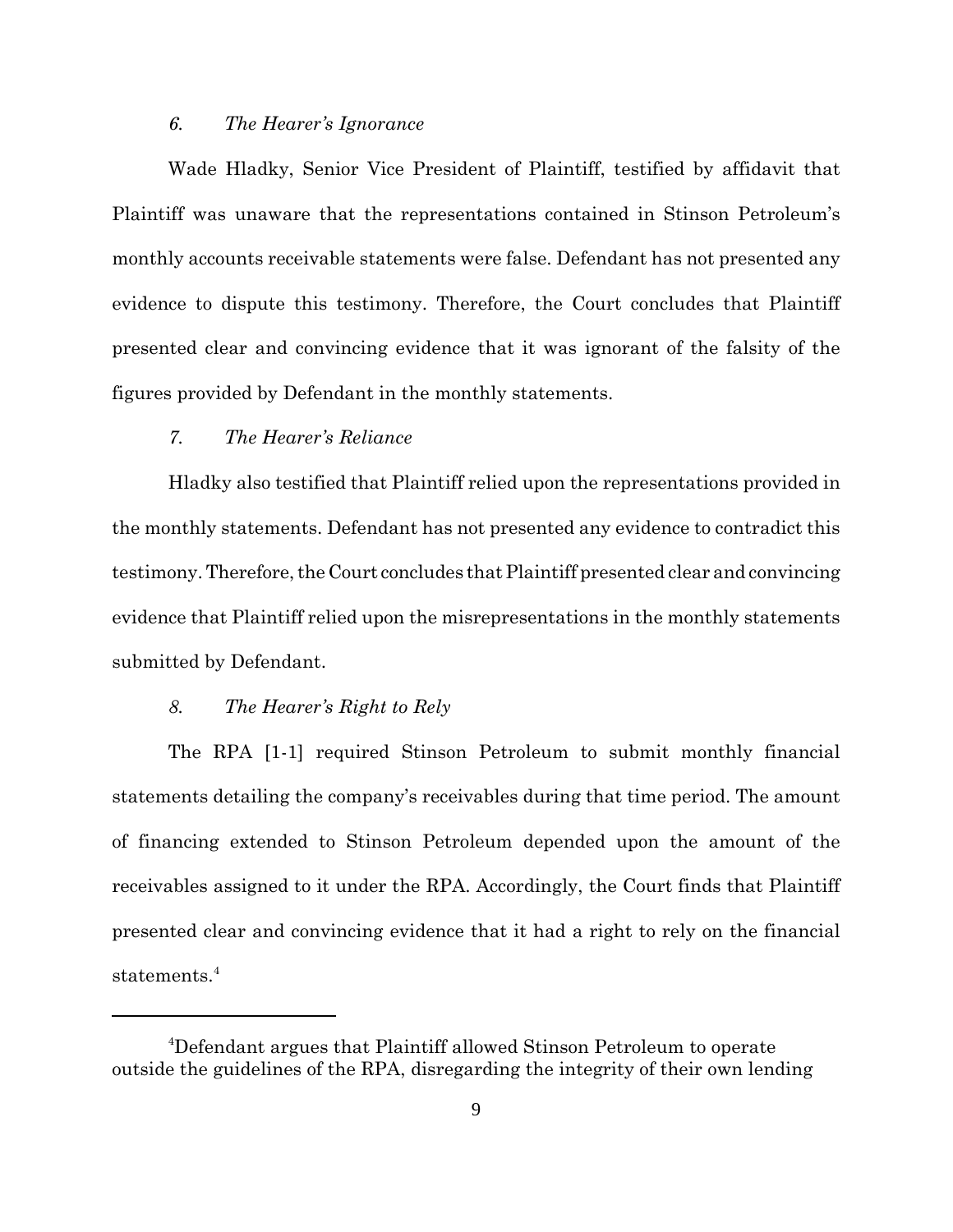### *9. Consequent and Proximate Injury*

Wade Hladky testified that Plaintiff "has not received repayment of \$4,139,566.60 in advances made based upon misrepresentations of the qualified accounts receivables submitted by Sam Stinson," due to Stinson Petroleum's bankruptcy. Plaintiff also presented expert testimony from H. Kenneth Lefoldt, Jr., a certified public accountant. Lefoldt provided the following analysis:

[T]he last Statement of Accounts Receivable was submitted to Gulf Coast Bank on July 27, 2009, just prior to Stinson Petroleum filing bankruptcy on August 4, 2009. On the certificate submitted on July 27, 2009, the total availability to Stinson Petroleum was represented to be \$5,937,687 based on total accounts receivable of just \$7,746,472. The availability represented 76.65% of the total accounts receivable reported. The actual accounts receivable was \$4,106,864. Since there is not a certificate calculating the availability to Stinson Petroleum for accounts receivable of \$4,106,864, I have assumed Stinson Petroleum would have a similar availability of 76.65% or \$3,147,912. Due to the overstatement of accounts receivable, Stinson Petroleum had \$2,789,775 in additional funds under the Receivables Purchase Agreement.

Lefoldt concluded: "As a result of Sam Stinson materially misrepresenting the monthly accounts receivable balance, Stinson Petroleum had drawn down approximately \$2,789,775 in availability to which they were not entitled."

Accordingly, the Court concludes that Plaintiff presented undisputed, clear and

convincing evidence that Defendant's misrepresentations proximately caused it to

suffer damages in the amount of \$2,789,775.00.

*10. Corporate Officer Liability*

process. However, Defendant has not provided any evidence in support of this argument.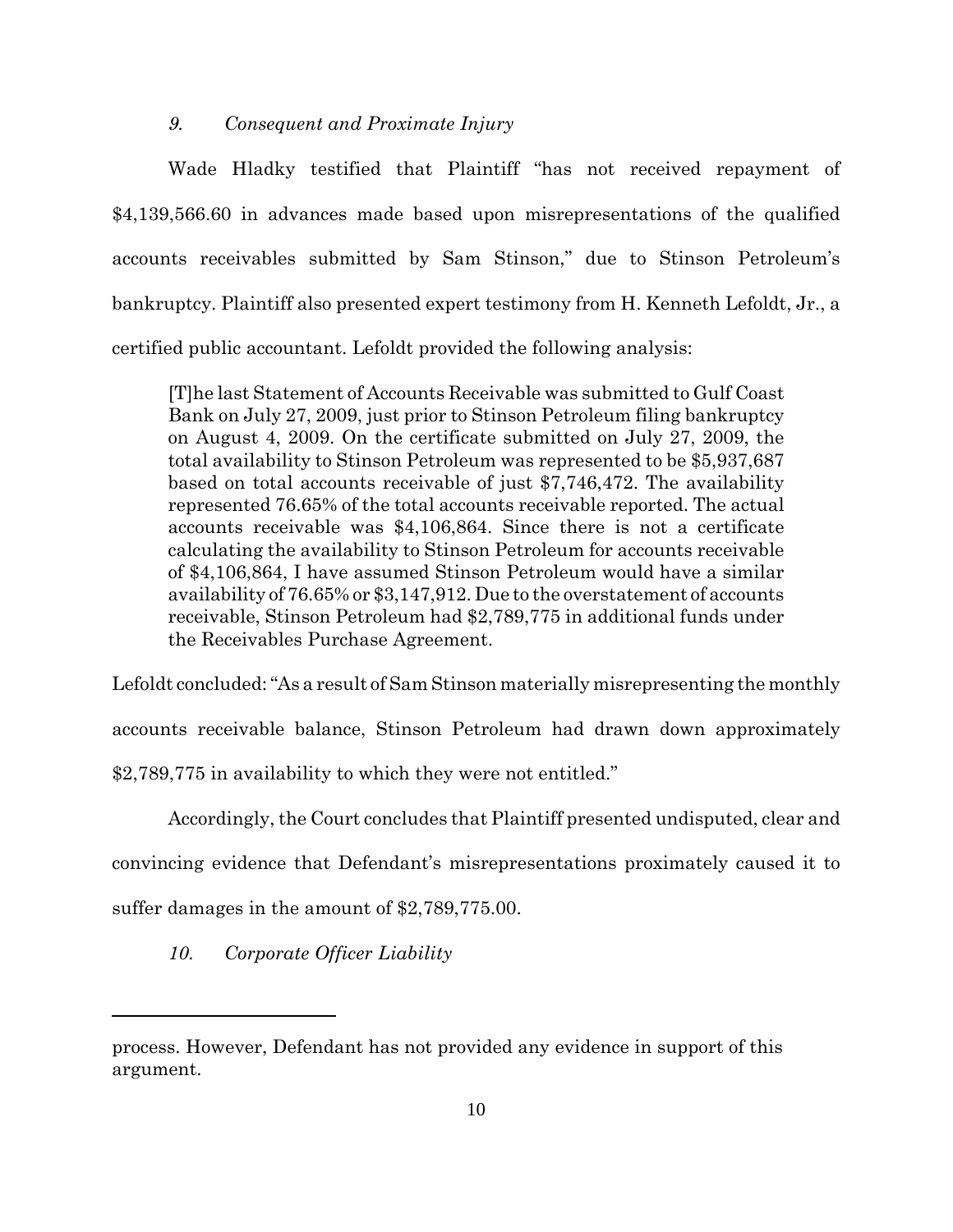Defendant argues that he should not be personally liable. He claims that he never signed any note, loan documents, or personal guaranty related to the subject debt. However, "[w]hen a corporate officer directly participates in or authorizes the commission of a tort, even on behalf of a corporation, he may be held personally liable." *Whitaker v. Limeco Corp.*, 32 So. 3d 429, 439 (Miss. 2010).

Plaintiff offered abundant, undisputed evidence that Defendant directly participated in or authorized the fraud described above. Aldridge testified that Defendant admitted having falsified the receivables in order to obtain additional financing. Defendant also signed each monthly receivables statement, including a representation that the statement conformed to the RPA's requirement that the assigned receivables be "bona fide existing obligations" which were due and owing to Stinson Petroleum. Furthermore, during Defendant's deposition, he asserted his Fifth Amendment rights every time that Plaintiff's counsel asked a question pertaining to his personal involvement in these events. For example, he declined to answer questions related to 1) whether he had personal knowledge of the information contained in the statements, 2) whether he entered the pertinent information into Stinson Petroleum's computer system for the purpose of creating the monthly statements, 3) whether he oversaw and directed the gathering of the information that was used in the generation of the monthly statements, and 4) whether he knew that the monthly statements contained misrepresentations. The Court will draw an adverse inference from Defendant's refusal to answer these questions. *See Gutterman*, 896 F.2d at 119.

For all of these reasons, the Court finds that Defendant may be held personally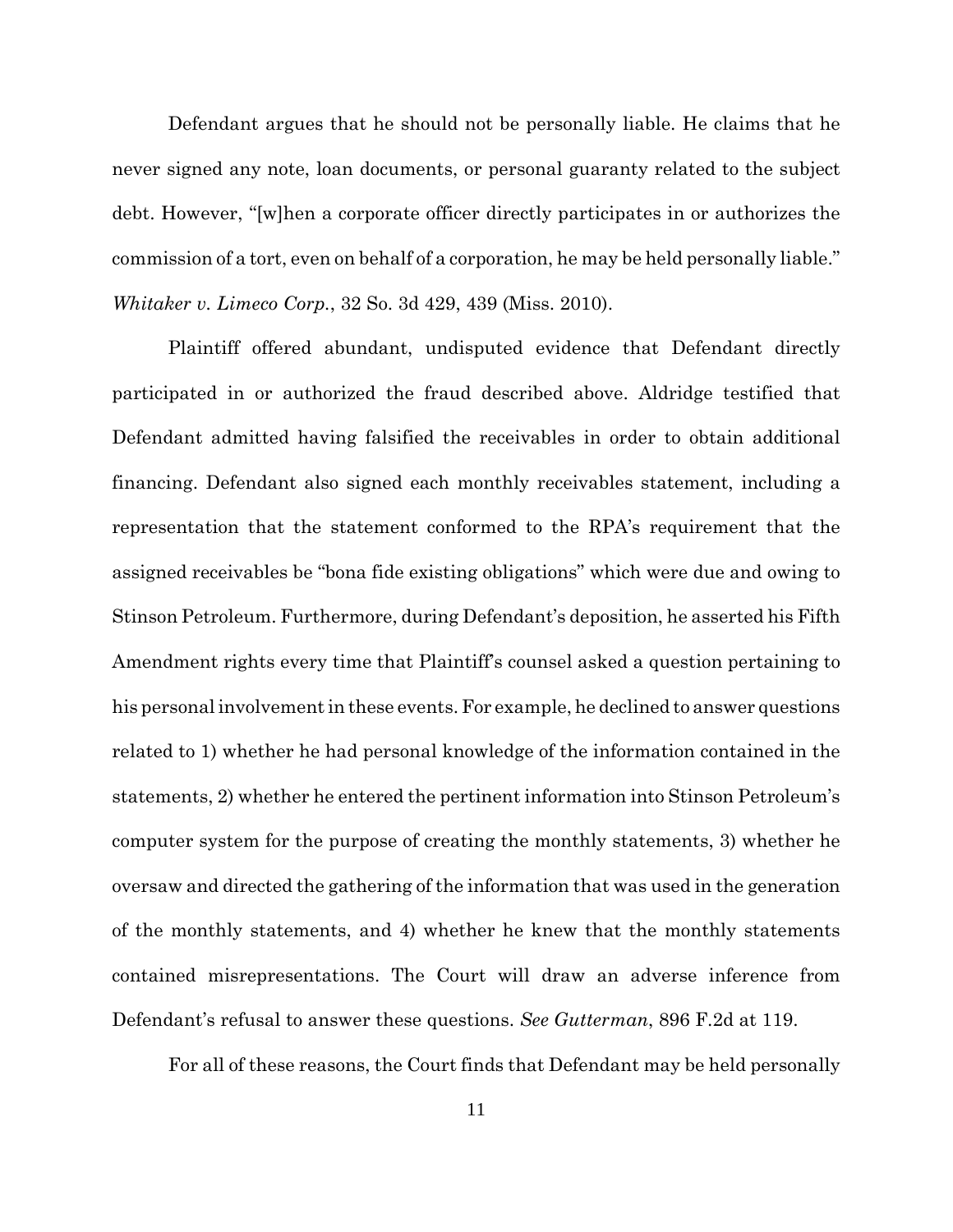liable for the fraudulent misrepresentations contained in the monthly statements which he submitted to Plaintiff on behalf of Stinson Petroleum.<sup>5</sup>

# *11. Summary*

For all of the reasons stated above, the Court finds that Plaintiff presented undisputed, clear and convincing evidence that Stinson Petroleum fraudulently misrepresented the amount of its accounts receivable to obtain additional financing from Plaintiff. Defendant directly participated in and/or authorized these actions, which proximately caused Plaintiff to suffer \$2,789,775.00 in damages. Accordingly, the Court grants Plaintiff's motion for summary judgment on its fraud claim.

# *B. Negligent Misrepresentation*

To establish a claim of negligent misrepresentation, Plaintiff must prove the

following elements by a preponderance of the evidence:

(1) a misrepresentation or omission of a fact; (2) that the representation or omission is material or significant; (3) that the person/entity charged with the negligence failed to exercise that degree of diligence and expertise the public is entitled to expect of such persons/entities; (4) that the plaintiff reasonably relied upon the misrepresentation or omission; and (5) that the plaintiff suffered damages as a direct and proximate result of such reasonable reliance.

*Holland v. Peoples Bank & Trust Co.*, 3 So. 3d 94, 101 (Miss. 2008).

<sup>&</sup>lt;sup>5</sup>In briefing, Defendant claims that Plaintiff's principal officers's sole motivation in pursuing this litigation is to financially ruin him. However, as demonstrated above, Plaintiff has presented undisputed, clear and convincing evidence that Stinson Petroleum fraudulently misrepresented the amount of its receivables in an effort to gain further financing from Plaintiff. Defendant directly participated in and/or authorized these actions. Therefore, Defendant may be held personally liable for them, and Plaintiff's motives in seeking a judgment against him are irrelevant.